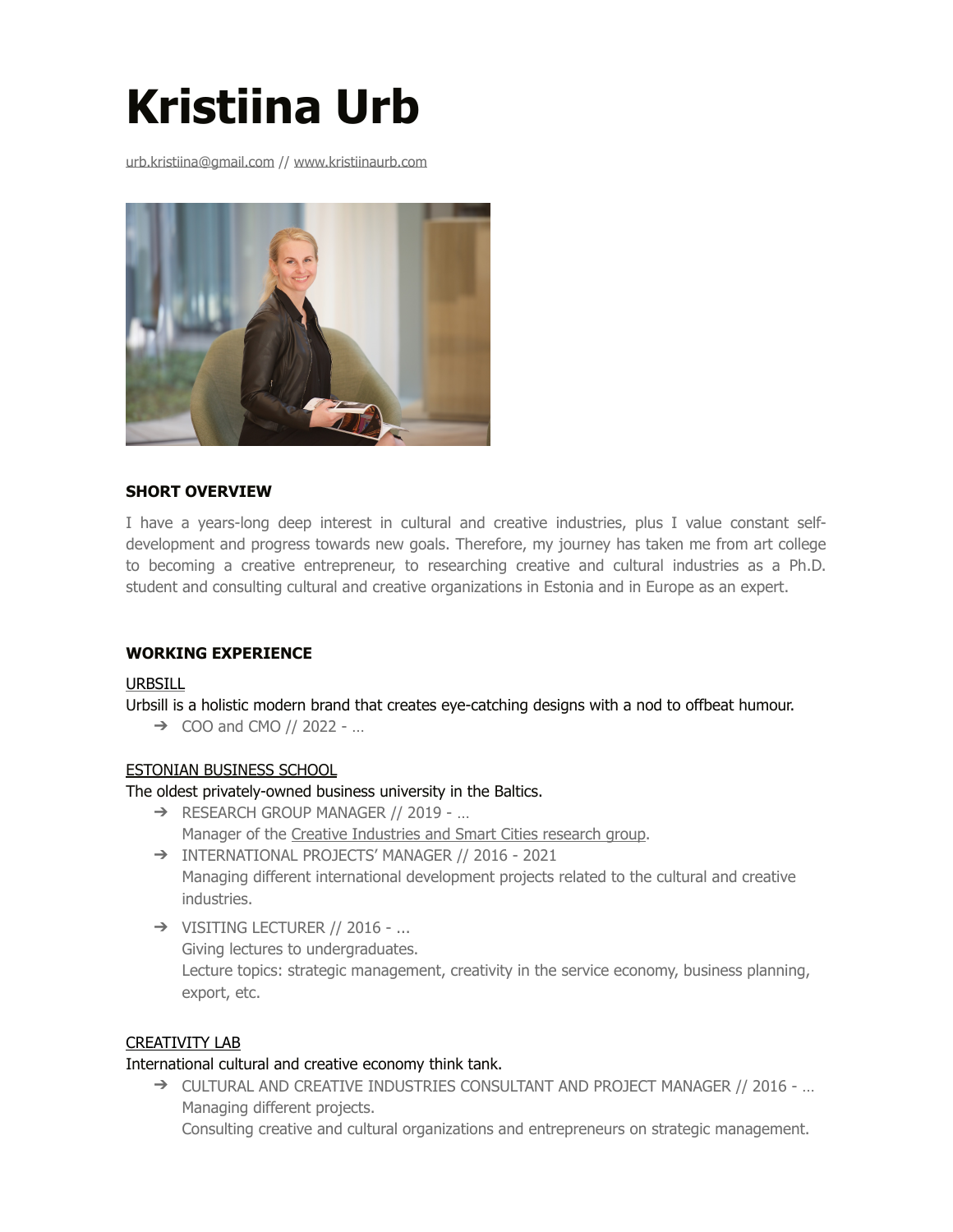Analyzing the customer organization's current state and business environment. Developing future goals for companies; measuring the impact (indicators). Risk analysis and risk management plans. Developing and writing export and development plans.

# [CREATIVE ESTONIA](https://www.looveesti.ee/en/)

## Cultural and creative industries development center.

- ➔ CREATIVE EUROPE CULTURE ESTONIA PROGRAM MANAGER // 2019 … Managing the [Creative Europe Culture](https://ec.europa.eu/programmes/creative-europe/) program in Estonia. Consulting Estonian cultural organizations about the European Commission's funding opportunities.
- ➔ PROJECT MANAGER // 2017 … Managing different projects; including organizing international events.

## [EUROPEAN COMMISSION](https://ec.europa.eu/info/index_en)

# Instigating and implementing the EU's policies.

➔ EXTERNAL EXPERT // 2016 - 2019 (project based) Evaluation of the submitted proposals. Analyzing and evaluating the project's excellence, impact, quality, and efficiency of the implementation (e.g. clarity and pertinence of the objectives, soundness of the concept, and credibility of the proposed methodology).

# [AALTO UNIVERSITY STARTUP CENTER](https://startupcenter.aalto.fi/)

#### Hybrid business accelerator.

 $\rightarrow$  INTERN // 2015 (for two months) Mapping and describing new customer segments: psychographic, behavioral, and demographic variables to learn more about the chosen customer segment. Development of a new service: mapping potential customers' expectations about the product to tailor the service.

# [VISAR STUDIO](http://www.visarstudio.com/)

# A creative studio specializing in various audio-visual solutions for museums.

 $\rightarrow$  CEO AND PARTNER // 2011 - 2015 CEO of the company. Strategic management of the company. Marketing (including tools, research, analyses). Managing the team, customer relations, product and service development, innovation.

#### CONTROL DESIGN CTRL

# Graphic design agency.

➔ DEVELOPMENT MANAGER AND PARTNER // 2008 – 2012 Management of the team, customer relations, product development, design processes.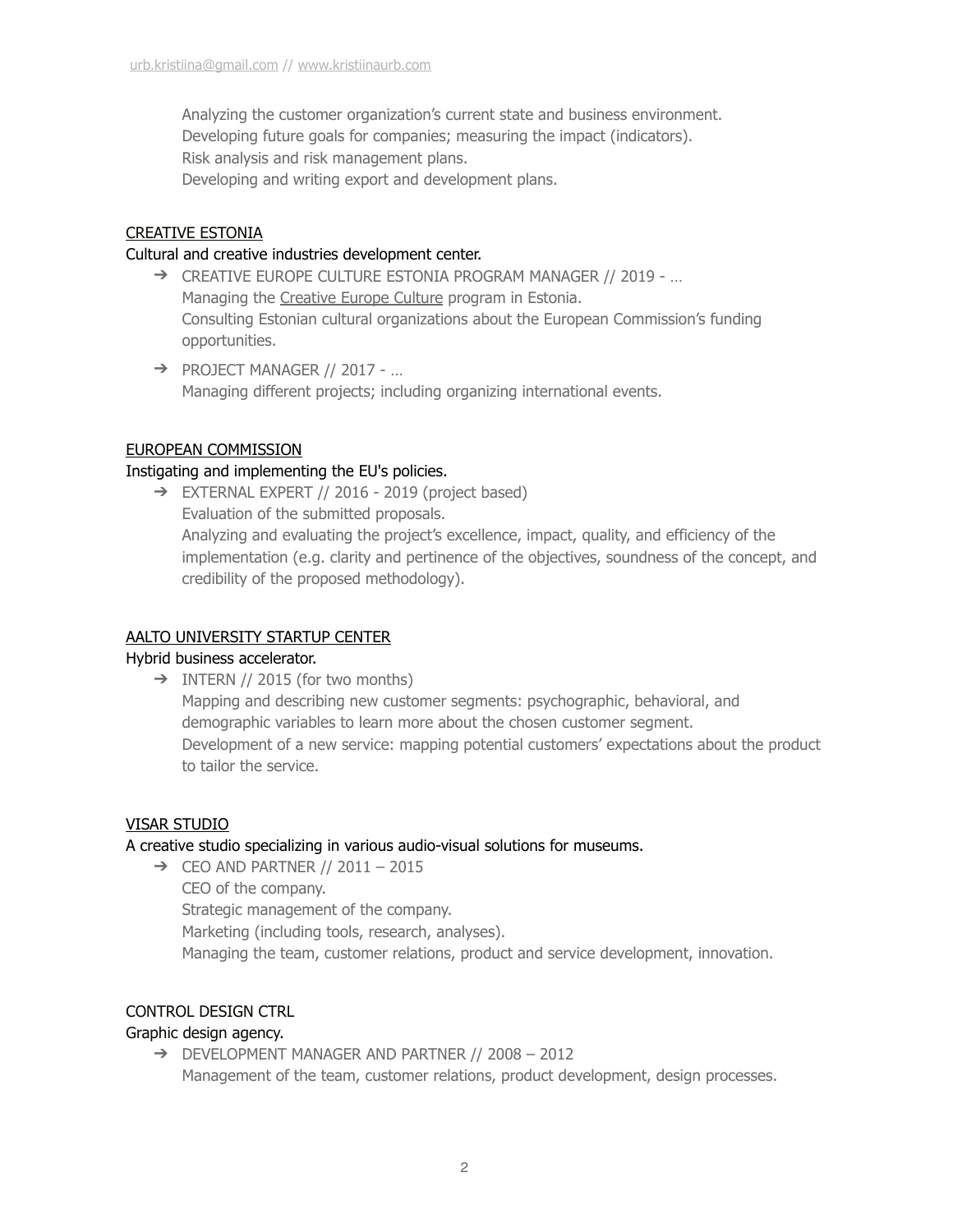# **EDUCATION**

## PH.D. CANDIDATE in Management

 $2016 - ...$ [Estonian Business School,](https://ebs.ee/en) Estonia Research focuses on innovation, co-creation, collaboration, managerial and organizational cognition.

## MASTER'S DEGREE in Cultural Management

2014-2016

[Estonian Academy of Music and Theatre](https://ema.edu.ee/en/) an[d Estonian Business School](https://ebs.ee/en), Estonia

Research focuses on the Cultural and Creative Industries, entrepreneurial motivation, communication gap.

#### UNDERGRADUATE DEGREE in Media and Advertisement Design

2005-2009

[Pallas University of Applied Sciences](https://www.artcol.ee/en/), Estonia

Grade: Excellent, a commendation from the committee

Awarded by the Estonian Rectors' Conference of Universities of Applied Sciences (RCUA) as the best diploma work of the year.

## **RESEARCH EXPERIENCE**

## RESEARCH GROUP MANAGER // 2019 - …

[Estonian Business School](https://ebs.ee/en) Manager of the Creative Industries and Smart Cities research group.

## DOCTORAL RESEARCHER // 2016 - …

[Estonian Business School](https://ebs.ee/en)

Conducting doctoral research about innovation, co-creation, collaboration, managerial and organizational cognition, and Cultural and Creative Industries.

# **PUBLICATIONS**

- Urb, K., and Jyräma, A. (2022) Bridging Creatives and Tech: Co-creation Enablers in Dyadic Problem-solving Processes During Software Development Projects. Forthcoming.
- Urb, K. (2022) CCI COLLABORATING WITH NONCCI: CCI MANAGERS UNDERLYING COGNITIVE MENTAL MODELS. Creative (and cultural) entrepreneurship in the 21st century.
- Urb, Kristiina; Kuznetsova-Bogdanovitš, Kristina; Siil, Ragnar; Sarv, Jorma (2020). Lõuna-Eesti kultuurikorraldajate küsitlus [Survey of cultural managers in Southern Estonia].
- Sassi, Marge; Urb, Kristiina; Pihlak, Ülle (2020). The Evaluation of Organisational Performance: Estonian Cultural and Creative Industries Organisations. In: Martin Piber (Ed.). Management, Participation and Entrepreneurship in the Cultural and Creative Sector (189−218). Springer, Cham. DOI: 10.1007/978-3-030-46796-8\_10.
- Urb, Kristiina (2019). Creative entrepreneurs' perception of entrepreneurial motivation: a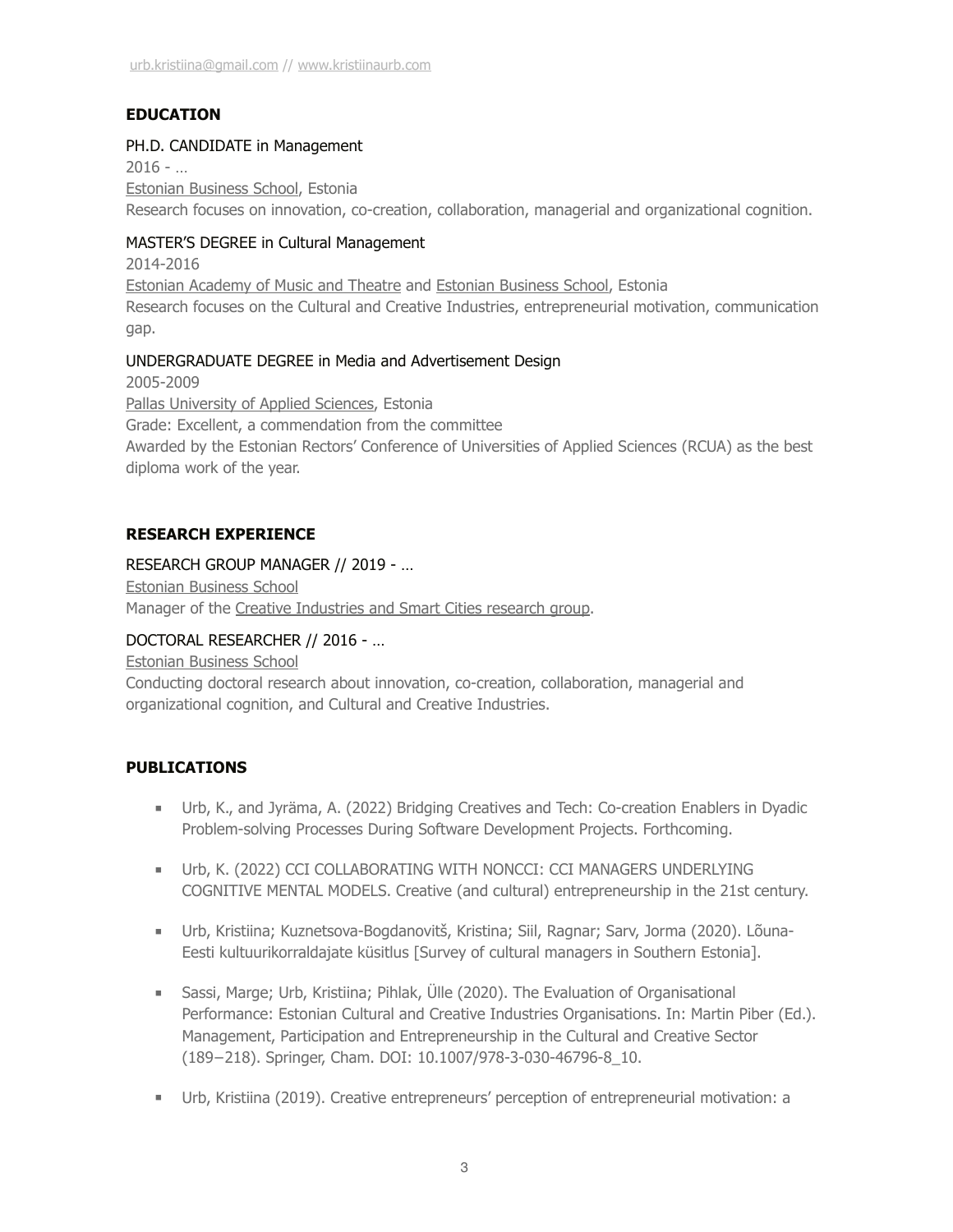valuable insight for creative business incubators when supporting creative entrepreneurs' cooperation with other industries. European Journal of Cultural Management and Policy, 9 (2), 17−30.

[https://www.encatc.org/media/5142-creativ-entrepreneurs-perception-of-entrepreneurial](https://www.encatc.org/media/5142-creativ-entrepreneurs-perception-of-entrepreneurial-motivation.pdf)[motivation.pdf](https://www.encatc.org/media/5142-creativ-entrepreneurs-perception-of-entrepreneurial-motivation.pdf)

■ Urb, K., 2019. Supporting creative entrepreneurs - the communication gap. Kuidas korraldada kultuuri III? Managing the Arts III?. Tallinn, Estonia: Estonian Music and Theatre Academy, pp 221-242.

# **AWARDS AND SCHOLARSHIPS**

- Dora+ scholarships for conducting doctoral research in Liverpool (UK), Nagoya (Japan), New York (USA), and San Francisco (USA) (2018)
- Erasmus+ mobility scholarship: Student mobility for traineeships between Program Countries; country of mobility: Finland (2 months) (2015)
- DAAD Scholarships for Artists and Architects: Study Scholarships: One-year full scholarship from German Academic Exchange Service (DAAD) (2013)
- "Best diploma work of the year 2009" award from the Estonian Rectors' Conference of Universities of Applied Sciences (RCUA) (2009)

# **PROJECT MANAGEMENT EXPERIENCE**

# INTERNATIONAL PROJECT: "CREATIVE INDUSTRIES LEARNING MODULE (CCILM)" (2019-2021)

My role: PROJECT INITIATOR; PROJECT MANAGER for the lead partner (Estonian Business School), INTELLECTUAL OUTPUT CREATOR.

# Project description:

The objective of this cooperation project is to develop the creative industries (CCI) learning module for universities. CCI is a dynamic and influential field that has a substantial impact across its own sector. However, since the field is relatively young important contributions are needed in order to help the field to develop. Therefore, the overarching aim of the project's intellectual output is to contribute to overcoming a number of shortcomings currently present in CCI. Equipped with the know-how and right tools, HEIs can have a substantial impact on improving CCI. This project aims to give HEIs the necessary know-how and tools: the CCI learning module. The CCI learning module will provide all the necessary building blocks for putting together an innovative flipped classroom CCI course for bachelor students. In addition, it can be used to create an elective module for executive students or to build a business incubation program for people interested in setting up a company in creative industries (lifelong learning). Project partners bring together expertise and knowledge from Estonia, Norway, and Iceland to deliver the highest quality. The project is funded by the EEA/Norway Cooperation Program in Higher Education.

# INTERNATIONAL PROJECT: "YOUTH BIZ SKILLSET" (2017-2019)

My role: PROJECT MANAGER for the Estonian partner (Estonian Business School) and INTELLECTUAL OUTPUT CREATOR. Project description: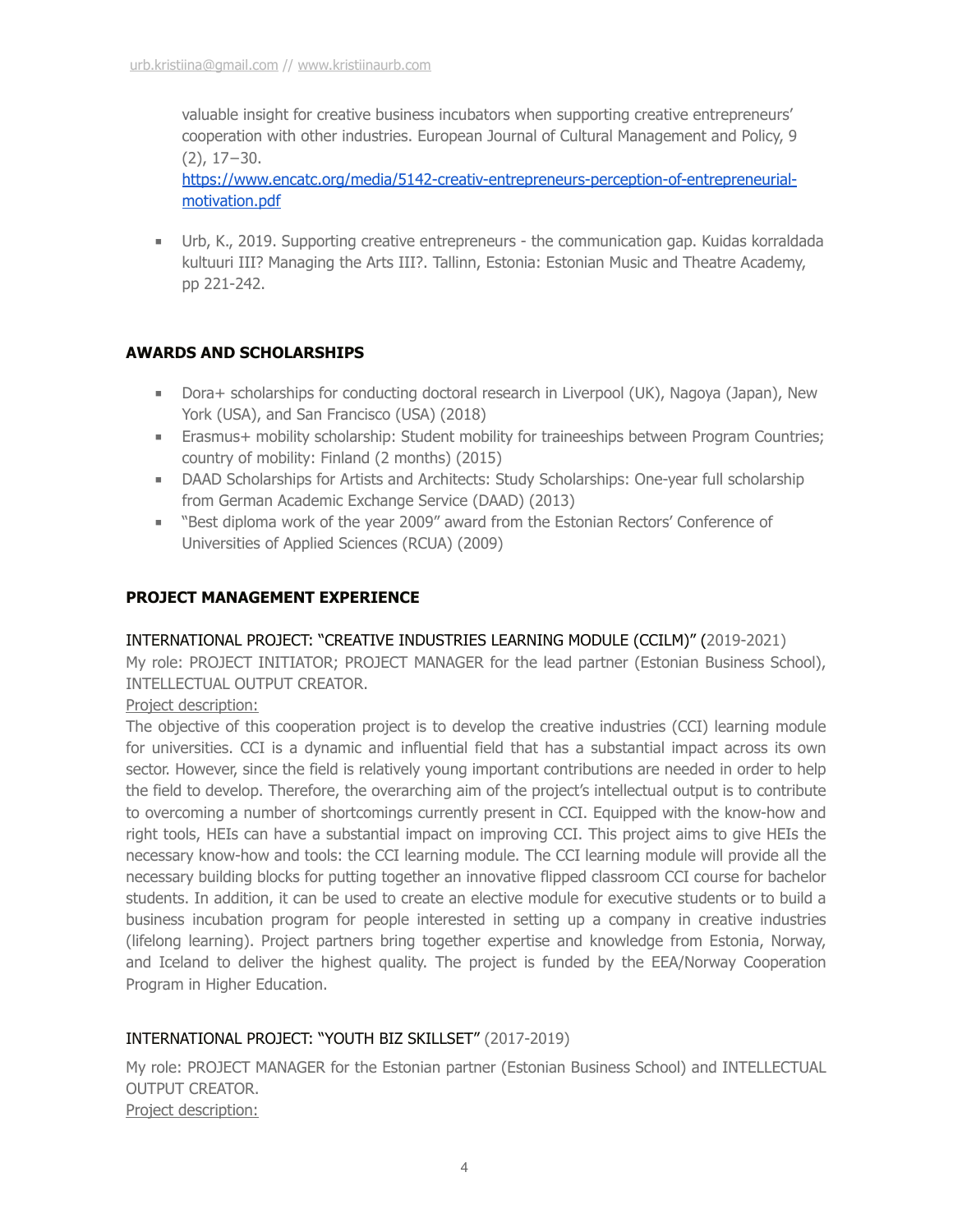The goal of the project is to promote the business thinking and entrepreneurial skills among young people by developing methodological tools and training for young people and also for youth workers. Within the framework of the project, the comparative study among Latvia and Estonia on the skills required in today's labor market will be developed. The project is implemented in partnership with the Latvian association "Latvian Young Entrepreneurs Centre "Jobs & Society", the Estonian Business School, and the Spanish Communications and Innovation Center. The project is funded through the resources of the Erasmus+ Strategic Partnership.

#### INTERNATIONAL PROJECT: ["CLEVER \(CREATIVE LEADERSHIP & ENTREPRENEURSHIP - VISIONARY](https://clever.erasmus-plus.org.il/)  [EDUCATION ROADMAP\)"](https://clever.erasmus-plus.org.il/) (2016 – 2019)

My role: PROJECT MANAGER for the Estonian partner (Estonian Business School) and INTELLECTUAL OUTPUT CREATOR.

## Project description:

An initiative led by the Innovation Center ACT Shenkar with the participation of a consortium of 15 institutions from Israel and from Europe, is a funded project by the European Commission (EACEA) under the Erasmus+ Programme, for a period of 3 years (2015-2018). The aim of the project was to develop Cultural and Creative Industries study programs in Israeli HEIs.

# INTERNATIONAL PROJECT: "CULTURABILITY BSR – CULTURE FOR SUSTAINABLE DEVELOPMENT IS UNDER THE EU ACTION PLAN FOR THE BALTIC SEA REGION" (2016 – 2017)

# My role: PROJECT MANAGER for the Estonian partner (Creativity Lab)

The aim of the project:

To build knowledge on culture as a driver for sustainable development – and through showcasing and demonstration encourage the multiplication of good/best/next practices for culture and sustainability in the Baltic Sea Region and from that develop a number of high-quality high impact projects in the field. The focus of the project and its follow-up will be to build cooperation between core stakeholders within the creative industries, urban development, and social innovation on efforts, which use culture to integrate the environmental, economic, and social dimensions of sustainability.

# Art project ["Social Postcard"](https://socialpostcard.weebly.com/) (2014)

My role: AUTHOR OF THE PROJECT.

The concept of the project:

The aim of the project is to create a medium for people to use to comment on different subjects important to them. The Internet is full of different environments where people can leave their comments (Facebook, online newspapers, blogs, etc.), it has become part of our freedom of speech to post our thoughts and feelings online. They are often done anonymously and lack politeness as well as a clear linguistic structure but nevertheless they project one's mind about matters, perhaps even more so while being protected by anonymity. I like reading comments, I like to know what people are thinking and saying when no one else is watching and strangely enough, it often gives more intriguing insights about the subject than official texts do.

# **TRAINING**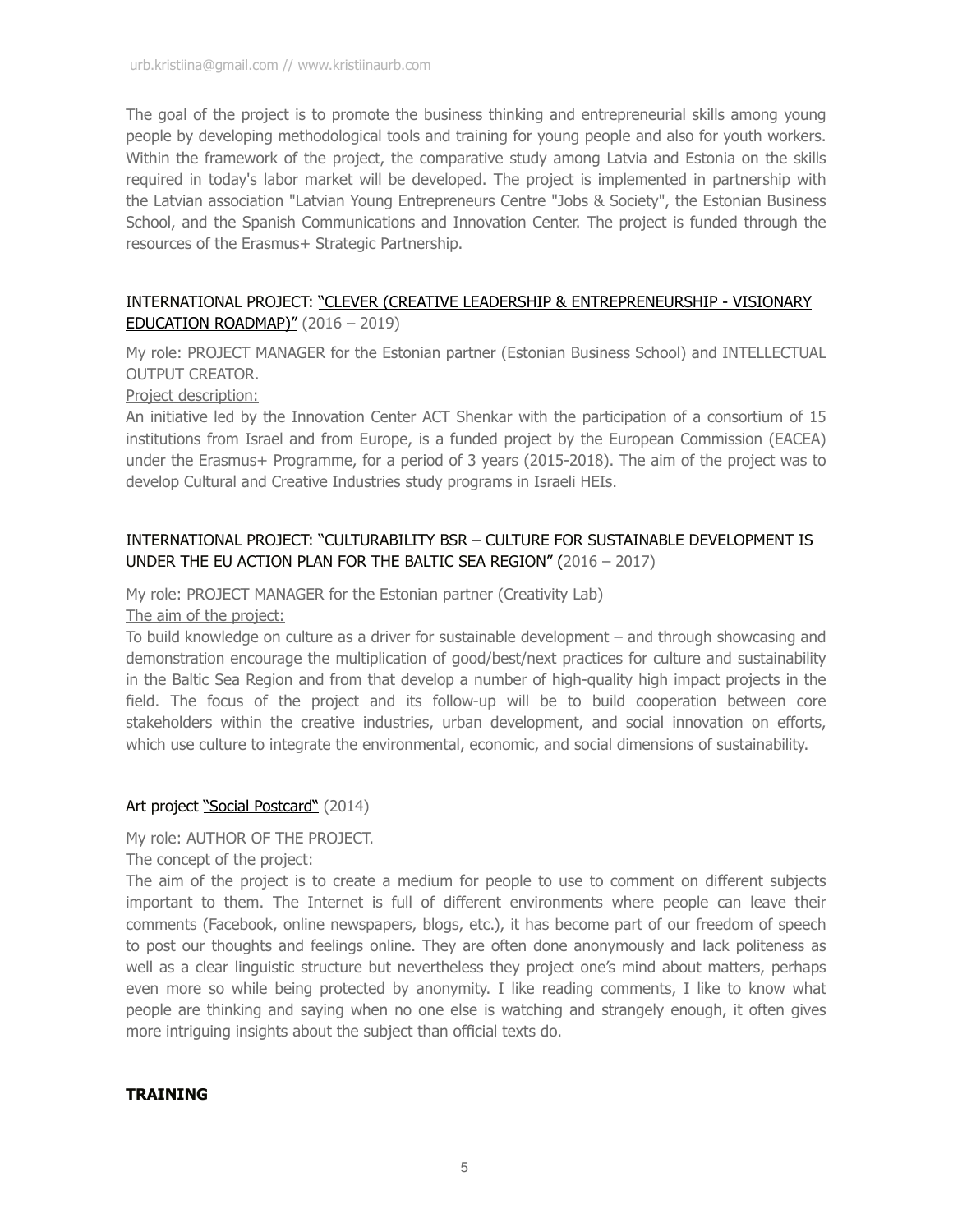- Ph.D. Summer School, Doctoral School in Economics and Innovation, Estonia (2017)
- Academic Writing Winter School, Doctoral School in Economics and Innovation, Estonia (2017)
- Training for beginner mentors, in Tallinn Estonia (2016)
- Creative Entrepreneurship Academy, in Tallinn Estonia (2016)
- Managing Art Projects with Societal Impact, [MAPSI Summer School,](http://www.mapsi.eu/mapsi/) Finland (2014)
- Seminar "Die Zukunft der Europäischen Union", in Bonn Germany (2014)
- Intensive German language course, Carl Duisberg Center in Köln, in Germany (2013)
- DAAD Scholarships for Artists and Architects: Study Scholarships, [Academy of Media Arts](https://en.khm.de/home/)  [Cologne,](https://en.khm.de/home/) Germany (2013-2014)

# **LANGUAGE SKILLS**

- Estonian: Native
- English: Full professional proficiency
- German: Limited working proficiency
- Russian: Elementary proficiency

I have passed elementary French and Latin language courses.

# **ARTISTIC EXPERIENCE**

- Art project ["Social Postcard"](https://socialpostcard.weebly.com/) (2014)
- Producer of the children animation "Ant's adventures in Maiden Tower" (2013) Original length: 00:06:47 https://vimeo.com/79434292, password: Neitsitorn
- Producer of the historical animation "Maiden Tower" (2013) Original length: 00:09:34 https://vimeo.com/65998729, password: Neitsitorn
- Co-author of the interactive animation "Felix story" (2013) Original length: 00:04:41 https://vimeo.com/57081566
- Co-producer of the animation "Declaration of Estonian Independence" (2012) Original length: 00:01:27 https://vimeo.com/43527235
- Co-producer of the animation "Birth of the Universe" (2012) Original length: 00:03:36 https://vimeo.com/43180777
- "In a single breath", a 3D fashion show (by Visar Studio and VARKKI) (2011)
- Co-author of the 3D animation "Elevator to the Center of the Earth" (2011) Original length: 00:04:30 https://vimeo.com/62640434
- Co-author of the HIV preventive 4D animation "Wake up!" (2009) Original length: 00:09:27
- Author of the video project "Elujoon" (2009)